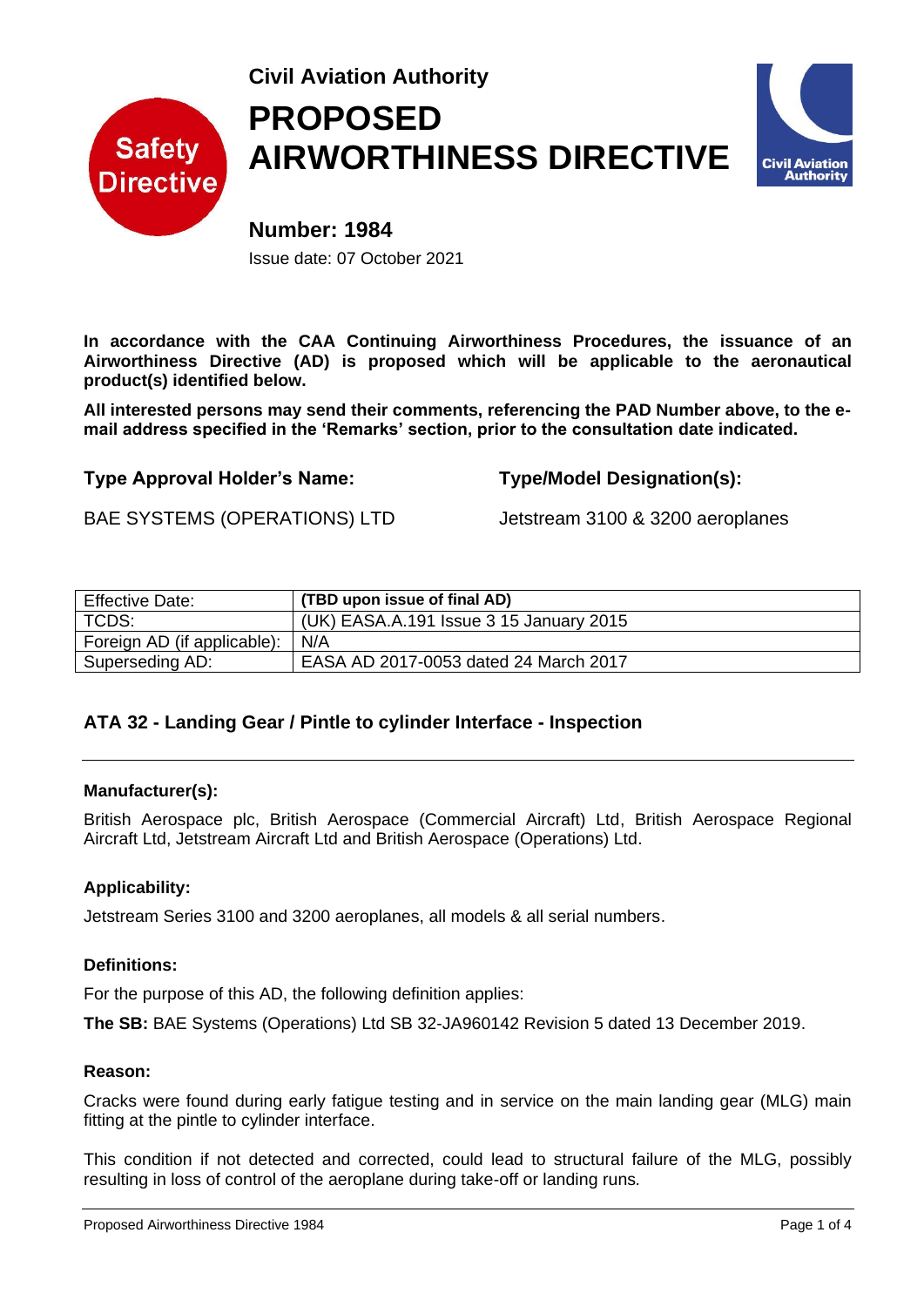To address this unsafe condition, BAE Systems (Operations) Ltd published several Service Bulletins (ISB) which, in 1996, were consolidated into a single bulletin, SB 32-JA960142, to provide instructions for inspection. CAA issued AD 005-03-96 accordingly to require repetitive inspections of the MLG.

In 2014 a crack was found which was below the critical crack length, but unusually large compared to similar cracks previously found in service. Further investigation into the subject determined that the existing inspection intervals remain valid but also showed that the assumed detectable defect size of a 1.27mm (0.05 in) crack could not be guaranteed using the then defined accomplishment instructions for a high frequency eddy current (HFEC) or fluorescent dye penetrant (FDP) inspection.

Consequently, BAE Systems (Operations) Ltd issued SB 32-JA960142 Revision 4, which provided an improved procedure for HFEC and FDP inspection to ensure the detection of cracks of 1.27 mm (0.05 in) length.

In response to this revision, EASA issued AD 2017-0053 (corrected 24 March 2017) addressing the need for revised inspection procedures.

Recently, an operator performing AD 2017-0053 (referencing SB 32-JA960142 rev 4) identified 3 crack indications (13 mm, 3 mm & 8 mm) in close proximity, the total length of which was approximately 38 mm. This was an unusual report based of reported findings over the 24 years since the SB was initially released. In depth laboratory investigation of the discrepant part was undertaken, which found that the material was to specification and the cracks were fatigue in nature. The investigation was unable to establish a reason for the cracks being different in nature to those previously reported.

In response, a further damage tolerance analysis was performed, which identified the need to reduce the repeat inspection interval defined in AD 2017-0053. That is, a reduction from a repeat of 1,200 flight cycles (FC) to a repeat of 900 FC.

For the reasons described above, this AD retains the requirements of CAA UK AD 005-03-96 (superseded by EASA AD) and EASA AD 2017-0053 (superseded by the CAA AD) and requires the accomplishment of repetitive inspections in accordance with new repetitive inspection requirements.

## **Required Action(s) and Compliance Time(s):**

Required as indicated, unless accomplished previously:

## **Inspections(s):**

(1) Refer to the following to establish initial and repeat inspections. (Since publication of BAE Systems (Operations) Ltd SB 32-JA960142 Revision 5, it has been identified that reference to prior accomplishment of historic Service Bulletins can be simplified. SB 32-JA960142 Revision 5 makes reference to prior accomplishment of SB 32-A-JA941245 & SB 32-JA93043, since these Service Bulletins have been superseded by SB 32-A-JA960142 for over twenty years, reference to prior accomplishment has been deleted from the AD requirements. No credit can be taken for prior accomplishment of requirements defined within SB 32-A-JA941245 & SB 32-JA93043).

Note: all references to landing gear 'landings' refer to the accumulated landings the gear has sustained since entry of the gear into service or the subsequently accumulated landings since the last inspection.

(1.1) If the landing gear has not exceeded 7850 landings and has not previously been inspected in accordance with SB 32-JA960142 at Revision 3 or higher, then inspect in accordance with the Accomplishment Instructions defined within paragraph 2 of SB 32-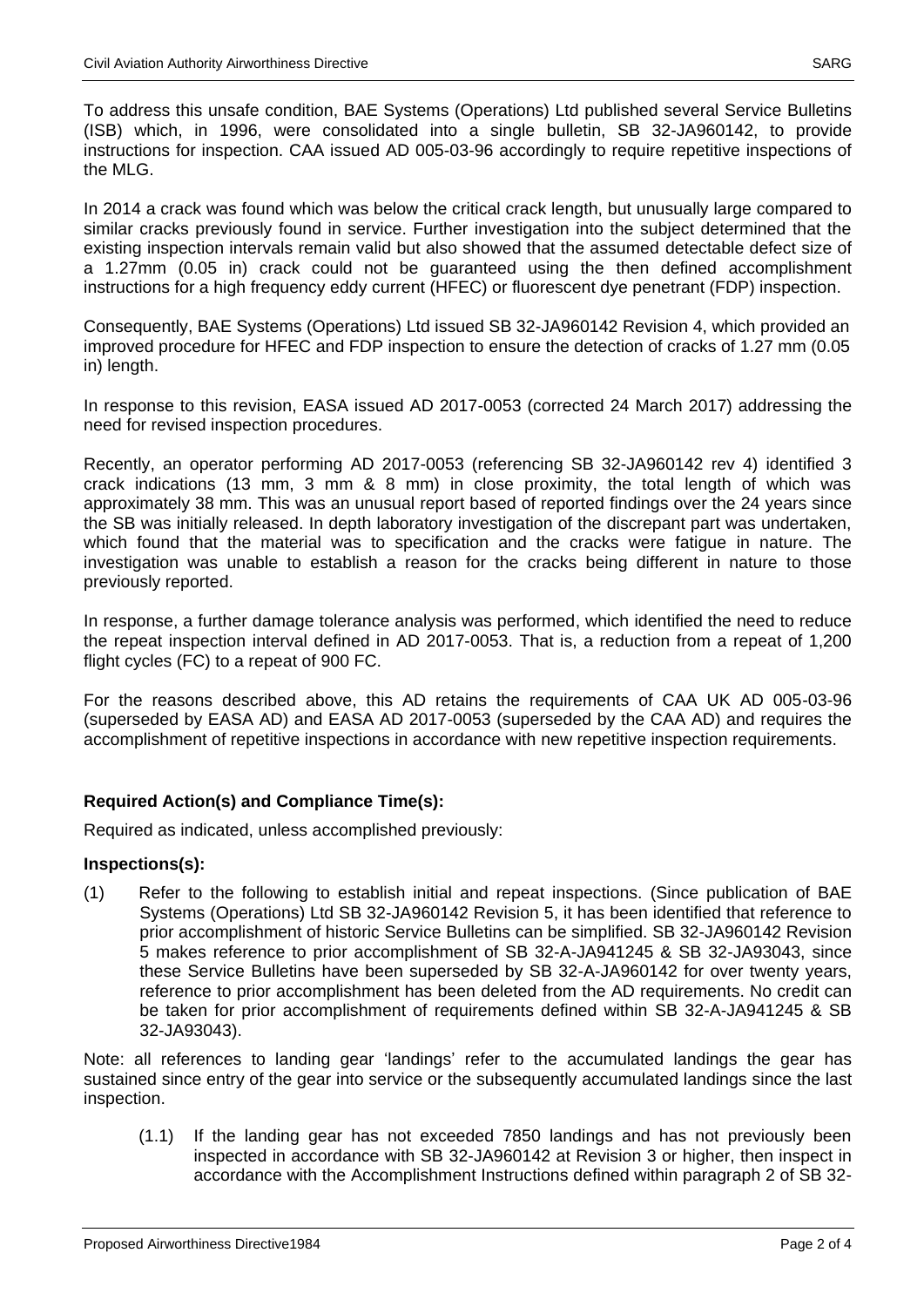- (1.2) If the landing gear has exceeded 7850 landings, and has not previously been inspected in accordance with SB 32-JA960142 at Revision 3 or higher, then inspect in accordance with the Accomplishment Instructions defined within paragraph 2 of SB 32- JA960142 at Revision 5 within 150 landings from the effective date of this AD.
- (1.3) If the landing gear has previously been inspected in accordance with SB 32-JA960142 at Revision 3 or higher and the landing gear has accumulated 750 landings or more from last inspection then inspect in accordance with the Accomplishment Instructions defined within paragraph 2 SB 32-JA960142 at Revision 5 within 150 landings from the effective date of this AD but not to exceed 1200 landings from last inspection.
- (1.4) If the landing gear has previously been inspected in accordance with SB 32-JA960142 at Revision 3 or higher, and the landing gear has not accumulated 750 landings from last inspection then inspect in accordance with the Accomplishment Instructions defined within paragraph 2 of SB 32-JA960142 at Revision 5 at or before 900 landings from last inspection.
- (1.5) In all cases, repeat the inspection in SB 32-JA960142 at Revision 5 or higher within 900 landings thereafter.

#### **Credit:**

(2) Inspections and corrective action(s) on an aeroplane, accomplished before the effective date of this AD in accordance with the instructions of BAE Systems (Operations) Ltd SB 32- JA960142 at Revision 5, Revision 4 or Revision 3 are acceptable to comply with the requirements of this AD for that aeroplane.

## **Terminating Action:**

(3) None.

## **Reference Publications:**

BAE Systems (Operations) Ltd SB 32-JA960142 Revision 3 dated 31 August 2016, Revision 4 dated 21 October 2016 and Revision 5 dated 13 December 2019. BAE Systems (Operations) Ltd Alert SB 32-A-JA941245. BAE Systems (Operations) Ltd SB 32-A-JA930343.

The use of later approved revisions of BAE Systems (Operations) Ltd SB 32-JA960142 Revision 5 dated 13 December 2019 is acceptable for compliance with the requirements of this AD.

## **Remarks:**

- (1) This PAD will be closed for consultation on 06 November 2021.
- (2) If requested and appropriately substantiated, CAA can approve Alternative Methods of Compliance (AMOC) for this AD.
- (3) Information about any failures, malfunctions, defects or other occurrences, which may be similar to the unsafe condition addressed by this AD, and which may occur, or have occurred on a product, part or appliance not affected by this AD, can be reported to the CAA aviation safety reporting system. This may include reporting on the same or similar components, other than those covered by the design to which this AD applies, if the same unsafe condition can exist or